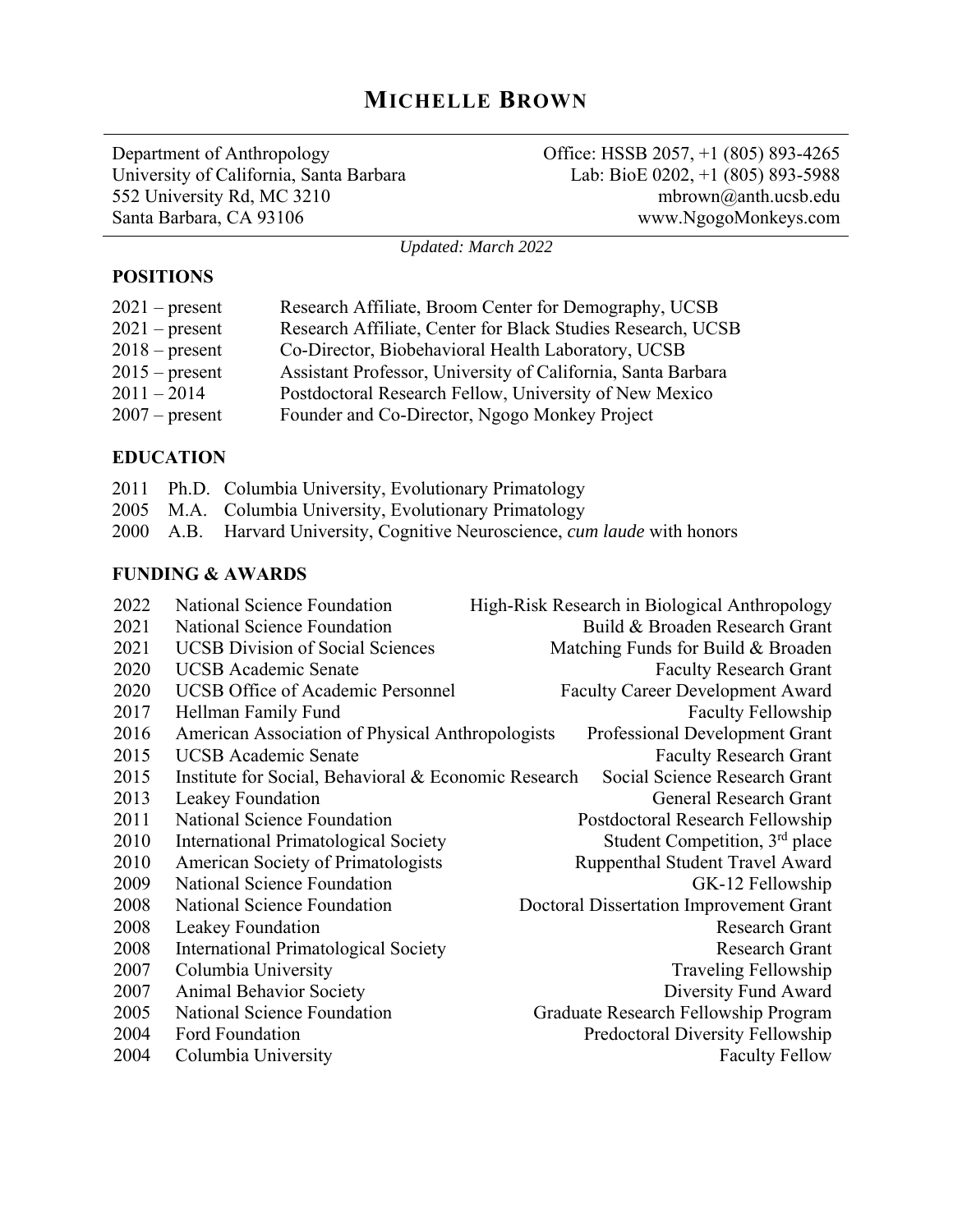Frogge, H., Jones, R.A., Angedakin, S., Busobozi, R., Kabagambe, P., Angwela, F.O., Thompson González, N., & Brown, M. 2022 (accepted). Constraints on population growth of blue monkeys (*Cercopithecus mitis*) in Kibale National Park, Uganda. *Behaviour*.

Brown, M., Steinitz, R., and Emery Thompson, M. 2022. Wins and losses in intergroup conflicts reflect energy balance in red-tailed monkeys. *Philosophical Transactions of the Royal Society B* 377:20210152. DOI: 10.1098/rstb.2021.0152

Kavanagh, E., Street, S., Bergman, T.J., Blaszczyk, M., Briseño-Jaramillo, M., Bolt, L.M., Brown, M., … Slocombe, K. [61 authors in total] 2021. Dominance style is a key predictor of vocal use and evolution across nonhuman primates. *Royal Society Open Science* 8: 210873. DOI: 10.1098/rsos.210873

Ochieng, J.R., Rwego, I.B., Kisakye, J.J.M., Brown, M. 2021. Gastrointestinal parasites of overlapping groups of blue monkeys (*Cercopithecus mitis*) and grey-cheeked mangabeys (*Lophocebus albigena*) at the Ngogo Research Site in Kibale National Park, Uganda. *African Journal of Ecology* 59(2):489-496. DOI: 10.1111/aje.12833

Knott, C., ... Brown, M., ... Susanto, T.W. [45 authors in total] 2021. The Gunung Palung Orangutan Project: Twenty-five years at the intersection of research and conservation in a critical landscape in Indonesia. *Biological Conservation* 255:108856. DOI: 10.1016/j.biocon.2020.108856

Brown, M. 2020. Detecting an effect of group size on individual responses to neighboring groups in grey-cheeked mangabeys (*Lophocebus albigena*). *International Journal of Primatology* 41:287-304. DOI: 10.1007/s10764-020-00144-9

Brown, M. An observation of intergroup infanticide in grey-cheeked mangabeys (*Lophocebus albigena*). *Behaviour* 157(12-13):1091-1098. https://doi.org/10.1163/1568539X-bja10031

McLester, E., Brown, M., Stewart, F., and Piel, A. 2019. Food abundance and weather influence habitat-specific ranging patterns in forest- and savanna mosaic-dwelling red-tailed monkeys (*Cercopithecus ascanius*). *American Journal of Physical Anthropology* 170(2):217-231. https://doi.org/10.1002/ajpa.23920

Jaeggi, A.V., Trumble, B.C., and Brown, M. 2018. Group-level competition influences urinary steroid hormones among wild red-tailed monkeys, indicating energetic costs. *American Journal of Primatology* 80:e22757. https://doi.org/10.1002/ajp.22757

Brown, M. and Waser, P. 2018. Group movements in response to competitors' calls indicate conflicts of interest between male and female grey-cheeked mangabeys (*Lophocebus albigena*). *International Journal of Primatology* 80:e22918. https://doi.org/10.1002/ajp.22918

Goldberg, T.L., Angedakin, S., Basuta, G.M.I., Brown, M., Butynski, T.M., Chapman, C.A., et al. 2016. Remembering Jerry Lwanga: a perspective from his colleagues. *International Journal of Primatology* 37(2): 131-135. https://doi.org/10.1007/s10764-015-9888-3

Brown, M. 2014. Patch occupation time predicts responses by grey-cheeked mangabeys (*Lophocebus albigena*) to real and simulated neighboring groups. *International Journal of Primatology* 35(2):491-508. https://doi.org/10.1007/s10764-014-9762-8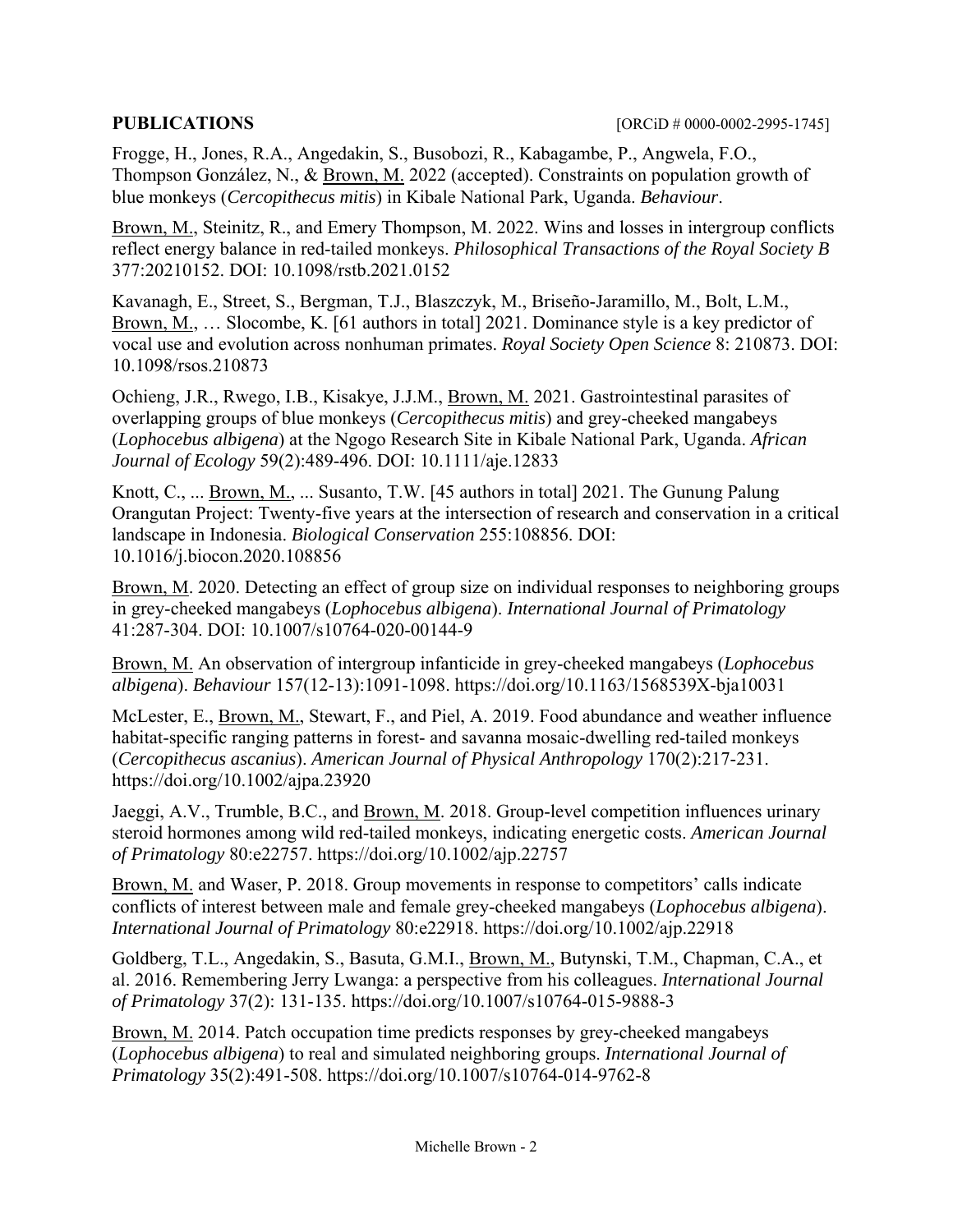Brown, M. 2013. Food and range defense in group-living primates. *Animal Behaviour* 85(4):807- 816, DOI: 10.1016/j.anbehav.2013.01.027

Brown, M. and Crofoot, M. 2013. Social and spatial relationships between primate groups. In: *Primate Ecology and Conservation* (pp. 151-176). Eds: Sterling, E., Bynum, N., and Blair, M. Oxford University Press.

Beehler, B.M., Stevenson, T.C., and Brown, M. 2004. Letters to the editor: Virgin rainforests and conservation. *Science* 305:943-944, DOI: http://www.jstor.org/stable/3837537

Hare, B., Brown, M., Williamson, C., and Tomasello, M. 2002. The domestication of social cognition in dogs. *Science* 298:1634-1636, DOI: http://www.jstor.org/stable/3832853

#### **OTHER MANUSCRIPTS**

Brown, M. and Gaffney, M. Submitted. Range utilization slopes as a measure of central tendency and intergroup overlap in primates. *Behavioral Ecology and Sociobiology*.

Jones, R.A., Frogge, H., Dopulos, C., Lee, L., Mitchell, S., Soto, A., Tetreault, F., Utter, J., Valdez, A., Emery Thompson, M., Thompson González, N., Brown, M. In prep. When does a common parasite become pathogenic? Health and disease in blue monkeys (*Cercopithecus mitis*).

Steinitz, R., Potts, K., Bryer, M., Rothman, J., Emery Thompson, M., & Brown, M. In prep. Energetic and reproductive consequences of interspecific competition on a small-bodied primate.

#### **INVITED TALKS**

| Nov 2021        | University of Michigan          | Evolution and Human Adaptation Program               |
|-----------------|---------------------------------|------------------------------------------------------|
| Mar 2021        | Univ. Southern California       | Dept of Biological Sciences                          |
| Dec 2020        | Duke University                 | Long Term Animal Research Seminar series             |
| <b>Nov 2020</b> | UC Santa Barbara                | Dept of Ecology, Evolution, and Marine Biology       |
|                 | New York Consortium in          | New York Regional Primatology Colloquium Series      |
|                 | <b>Evolutionary Primatology</b> |                                                      |
|                 | <b>Stony Brook University</b>   | <b>Behavioral Ecology Group</b>                      |
|                 | Duke University                 | <b>Evolutionary Anthropology Seminar series</b>      |
| Jan 2020        | Max Planck Institute            | Research Group Leader Symposium                      |
| May 2019        | <b>UC Santa Cruz</b>            | Department of Anthropology                           |
|                 | UC Santa Barbara                | Center for Evolutionary Psychology                   |
| Nov 2018        | UC Santa Barbara                | Dept of Anthropology                                 |
| Oct 2016        | <b>UCLA</b>                     | Center for Behavior, Evolution, & Culture            |
| Mar 2016        | Arizona State University        | <b>Evolution of Social Complexity Seminar series</b> |
| Sep 2015        | <b>NIMBioS</b>                  | "Evolution and Warfare" workshop                     |
| Mar 2015        | <b>UC</b> Davis                 | Dept of Anthropology                                 |
| Oct 2014        | Florida Atlantic University     | Dept of Anthropology                                 |
| May 2014        | UC Santa Barbara                | Dept of Anthropology                                 |
| Jan 2014        | Kent State University           | Dept of Anthropology                                 |
| Jan 2011        | University of Pennsylvania      | Depts of Biology and Psychology                      |
| <b>Nov 2010</b> | <b>Stony Brook University</b>   | <b>Behavioral Ecology Group</b>                      |
| <b>Nov 2010</b> | <b>Yale University</b>          | Dept of Anthropology                                 |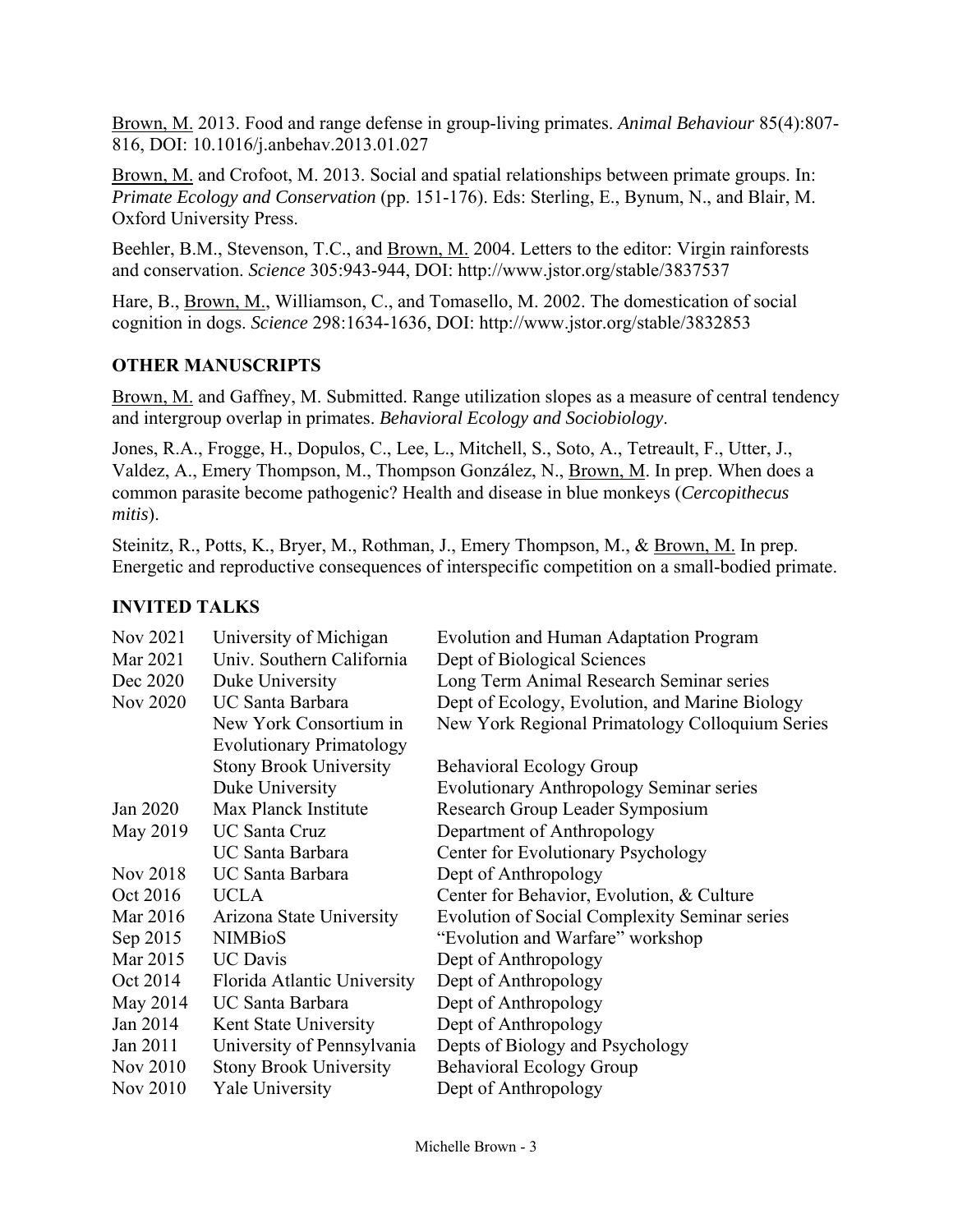## **CONFERENCE PRESENTATIONS (2015-2021)**

Brown, M., Gaffney, M., and Emery Thompson, M. May 2021. "Ranging correlates with energy balance among red-tailed monkey (*Cercopithecus ascanus*) groups." American Association of Physical Anthropologists (podium).

Steinitz, R., Emery Thompson, M., and Brown, M. May 2021. "Red-tailed monkeys (*Cercopithecus ascanus*) employ both behavioral and physiological strategies to overcome seasonal hardship." American Association of Physical Anthropologists (poster).

Kavanagh, E., … Brown, M., …Slocombe, K. Sep 2019. "Dominance style and vocal communication in primates." European Federation for Primatology (podium).

McLester, E., Brown, M., Steward, F.A., & Piel, A.K. Sep 2019. "Thermal constraints on habitat use in forest- and savanna mosaic-dwelling red-tailed monkeys (*Cercopithecus ascanius*)." European Federation for Primatology (poster).

Knott, C.D., Crowley, B., Brown, M., Susanto, T.W. March 2019. "Fecal isotopes as indicators of weaning and diet in wild Bornean orangutans." American Association of Physical Anthropologists (podium).

Frogge, H., Utter, J., Jones, R., and Brown, M. April 2019. "Health and Disease in a Declining Population of Blue Monkeys (*Cercopithecus mitis*)." California Workshop on Evolutionary Social Sciences (poster). Awarded 2<sup>nd</sup> place in student poster competition.

Utter, J., Frogge, H., Jones, R., and Brown, M. April 2019. "Evaluation of analytical methods for measuring gastrointestinal parasite burden and implications for long-term sample storage." California Workshop on Evolutionary Social Sciences (poster).

Brown, M. August 2018. "Sex-specific (and individual and group-wide) responses to neighboring groups' long-distance vocalizations in wild grey-cheeked mangabeys (*Lophocebus albigena*) in Kibale National Park, Uganda." International Primatological Society (podium).

Steinitz, R.B., Emery Thompson, M., and Brown, M. May 2018. "Surviving on scraps: Redtailed monkeys rely on important foods during times of intense feeding competition." California Workshop on Evolutionary Social Sciences (poster).

Gaffney, M. and Brown, M. May 2017. "A test of the risk hypothesis: home range utilization patterns correspond with physical risk during intergroup encounters." California Workshop on Evolutionary Social Sciences (poster). Awarded 1<sup>st</sup> place in student poster competition.

Brown, M. August 2016. "Correlated functions and outcomes of intergroup aggression in wild redtail monkeys (*Cercopithecus ascanius*) in Kibale National Park, Uganda." International Primatological Society / American Society of Primatologists (podium).

Jones, R.A. and Brown, M. August 2016. "Parasite infection in wild blue monkeys (*Cercopithecus mitis*) in Kibale National Park, Uganda." International Primatological Society / American Society of Primatologists (podium).

Brown, M. April 2015. "Male monopolies and female gangs: conflicts of interest during primate intergroup interactions." California Workshop on Evolutionary Social Sciences (podium).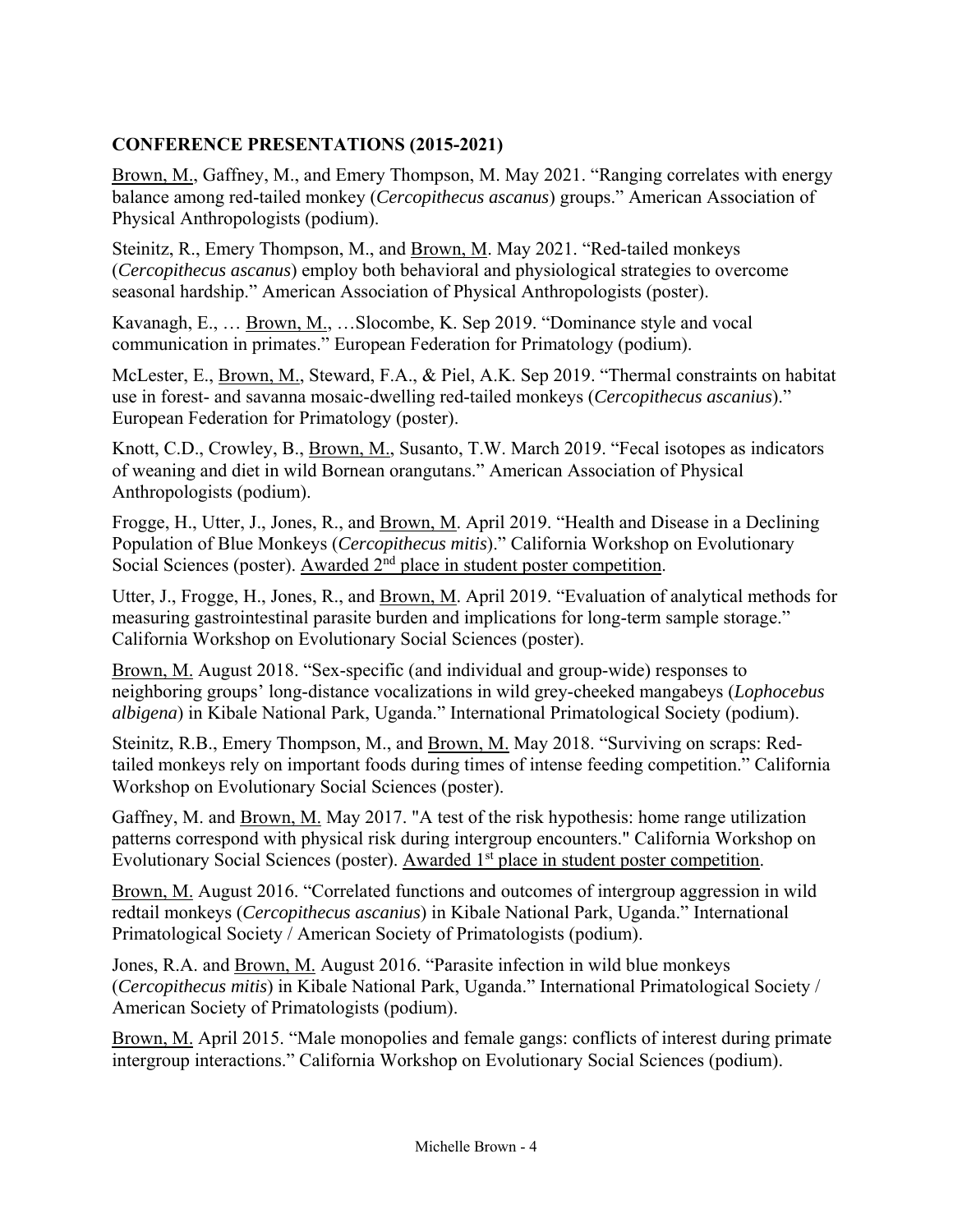Brown, M. and Emery Thompson, M. March 2015. "Energy balance and stress responses correspond with individual participation by redtail monkeys in aggressive intergroup interactions." American Association of Physical Anthropologists (poster).

#### **MENTORING**

BA honors thesis advisor, Sean Crommelin, in progress (UCSB) MA/PhD committee chair, Ronnie Steinitz, in progress (UCSB) MA/PhD committee chair, Hannah Frogge, in progress (UCSB) MA committee member, Zhian Chen, in progress (UCSB) MA committee member, Bidisha Chakraborty, in progress (UC Davis) MS committee member, James Robert Ochieng, 2019 (Makerere University) BS committee member, Joel Steven, 2019 (Makerere University) BS committee member, Salmah Jombela, 2019 (Makerere University) MA committee chair, Evan Beierschmitt, 2018 (UCSB) PhD committee member, Angela Garcia, 2018 (UCSB) MS committee member, Mary Alum, 2012 (Makerere University)

*Individualized research training for 45 UCSB undergraduates, half from under-represented minorities in STEM fields and a quarter of whom are now in graduate school.* 

### **TEACHING AT UCSB**

ANTH 153T Primate Behavior (upper-division undergraduate lecture) ANTH 103 Human-Wildlife Interactions (upper-division undergraduate seminar) ANTH 123 Feeding Ecology in Primates & Humans (upper-division undergraduate seminar) ANTH 197 Endocrinology Laboratory Methods (upper-division lab course) ANTH 202 Advanced Topics in Primatology (graduate seminar) ANTH 241 Current Methods & Theory in Biological Anthropology (graduate seminar) ANTH 250 Professional Development (graduate seminar) INT 84ZP Observing Behavior (undergraduate honors seminar)

#### **UNIVERSITY SERVICE**

BioEngineering COVID-19 Building Committee (2021-present) Department of Anthropology *Ad Hoc* Committee on Antiracism (2020) Department of Anthropology Diversity Committee (2016 - 2017, 2020 - present) Department of Anthropology Graduate Committee (2016 - 2019) Department of Anthropology Colloquium Committee (2015 - 2016)

# **PROFESSIONAL SERVICE & AFFILIATIONS**

American Association of Physical/Biological Anthropologists (member) Animal Behavior Society (member) American Journal of Primatology (Editorial Board member and reviewer) Behavioural Processes (reviewer) Evolutionary Anthropology (Associate Editor and reviewer) Hormones and Behavior (reviewer)